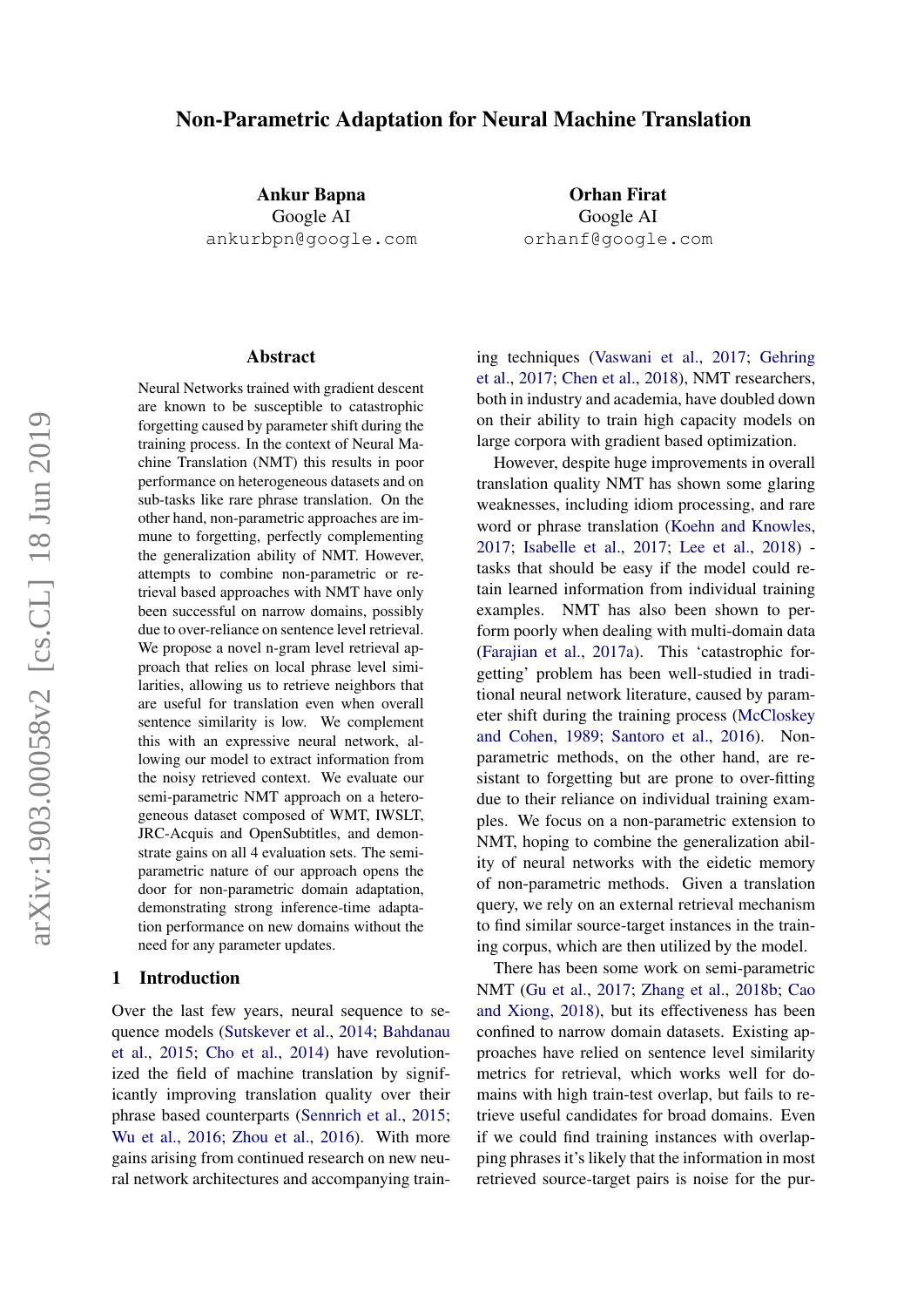pose of translating the current query.

To retrieve useful candidates when sentence similarity is low, we use n-gram retrieval instead of sentence retrieval. This results in neighbors which have high local overlap with the source sentence, even if they are significantly different in terms of overall sentence similarity. This is intuitively similar to utilizing information from a phrase table [\(Koehn et al.,](#page-9-8) [2003\)](#page-9-8) within NMT [\(Dahlmann et al.,](#page-8-8) [2017\)](#page-8-8), without losing the global context lost when constructing the phrase table. We also propose another simple extension using dense vectors for n-gram retrieval which allows us to exploit similarities beyond lexical overlap.

To effectively extract the signal from the noisy retrieved neighbors, we develop an extension of the approach proposed in [\(Cao and Xiong,](#page-8-7) [2018\)](#page-8-7). While [\(Cao and Xiong,](#page-8-7) [2018\)](#page-8-7) encode the retrieved targets without any context, we incorporate information from the current and retrieved sources while encoding the retrieved target, in order to distinguish useful information from noise.

We evaluate our semi-parametric NMT approach on two tasks.

- We evaluate our approach on a multi-domain English-French corpus constructed from narrow domain datasets like JRC-Acquis [\(Stein](#page-9-9)[berger et al.,](#page-9-9) [2006;](#page-9-9) [Tiedemann\)](#page-9-10) and Open-Subtitles [\(Tiedemann,](#page-9-11)  $2009$ )<sup>[1](#page-1-0)</sup>, and the standard IWSLT and WMT bilingual corpora, as described in Sections [3](#page-3-0) and [4.](#page-4-0) Our results, for the first time, indicate that semi-parametric NMT can be beneficial beyond narrow domain tasks, demonstrating gains of around 0.5 BLEU on WMT, and huge gains ranging from 2-10 BLEU points on IWSLT, JRC-Acquis and OpenSubtitles, when compared to a strong sequence to sequence baseline.
- The semi-parametric nature of our model enables non-parametric inference-time adaptation to new datasets, without the need for any parameter updates. When trained on WMT and evaluated on the other datasets, our model out-performs fine-tuning based adaptation [\(Luong and Manning,](#page-9-12) [2015\)](#page-9-12) on JRC-Acquis and OpenSubtitles, and significantly improves performance over the nonadapted model on IWSLT.

### 2 Semi-parametric NMT

Standard approaches for Neural Machine Translation rely on seq2seq architectures [\(Sutskever](#page-9-0) [et al.,](#page-9-0) [2014;](#page-9-0) [Bahdanau et al.,](#page-8-0) [2015\)](#page-8-0), where given a source sequence  $X = \{x_1, x_2, \ldots x_{T_x}\}\$ and a target sequence  $Y = \{y_1, y_2, \ldots, y_{T_u}\}\$ , the goal is to model the probability distribution,  $p(y_t|X, y_1, \ldots y_{t-1}).$ 

Semi-parametric NMT [\(Dahlmann et al.,](#page-8-8) [2017;](#page-8-8) [Gu et al.,](#page-8-6) [2017\)](#page-8-6) approaches this learning problem with a different formulation, by modeling  $p(y_t|X, y_1, \ldots y_{t-1}, \Phi_X)$  instead, where  $\Phi_X =$  $\{(X^1, Y^1) \dots (X^N, Y^N)\}\$ is the set of sentence pairs where the source sentence is a neighbor of X, retrieved from the training corpus using some similarity metric. This relies on a two step approach - the retrieval stage finds training instances,  $(X^i, Y^i)$ , similar to the source sentence X, and the translation stage generates the target sequence Y given X and  $\Phi_X$ . We follow this setup, proposing improvements to both stages in order to enhance the applicability of semi-parametric NMT to more general translation tasks.

#### 2.1 Retrieval Approaches

Existing approaches have proposed using off the shelf search engines for the retrieval stage. However, our objective differs from traditional information retrieval, since the goal of retrieval in semiparametric NMT is to find neighbors which might improve translation performance, which might not correlate with maximizing sentence similarity.

Our baseline strategy relies on a sentence level similarity score, similar to those used for standard information retrieval tasks [\(Robertson,](#page-9-13) [2004\)](#page-9-13). We compare this against finer-grained n-gram retrieval using the same similarity metric. We also propose a dense vector based n-gram retrieval strategy, using representations extracted from a pre-trained NMT model.

#### 2.1.1 IDF Based Sentence Retrieval

Our baseline approach relies on a simple inverse document frequency (IDF) based similarity score. We define the IDF score of any token, t, as  $f_t =$  $\log(\frac{\|C\|}{n_t})$ , where  $\|C\|$  is the number of sentence pairs in training corpus and  $n_t$  is the number of sentences  $t$  occurs in. Let any two sentence pairs in the corpus be  $(X^i, Y^i)$  and  $(X^j, Y^j)$ . Then we define the similarity between  $(X^i, Y^i)$  and

<span id="page-1-0"></span><sup>1</sup> http://www.opensubtitles.org/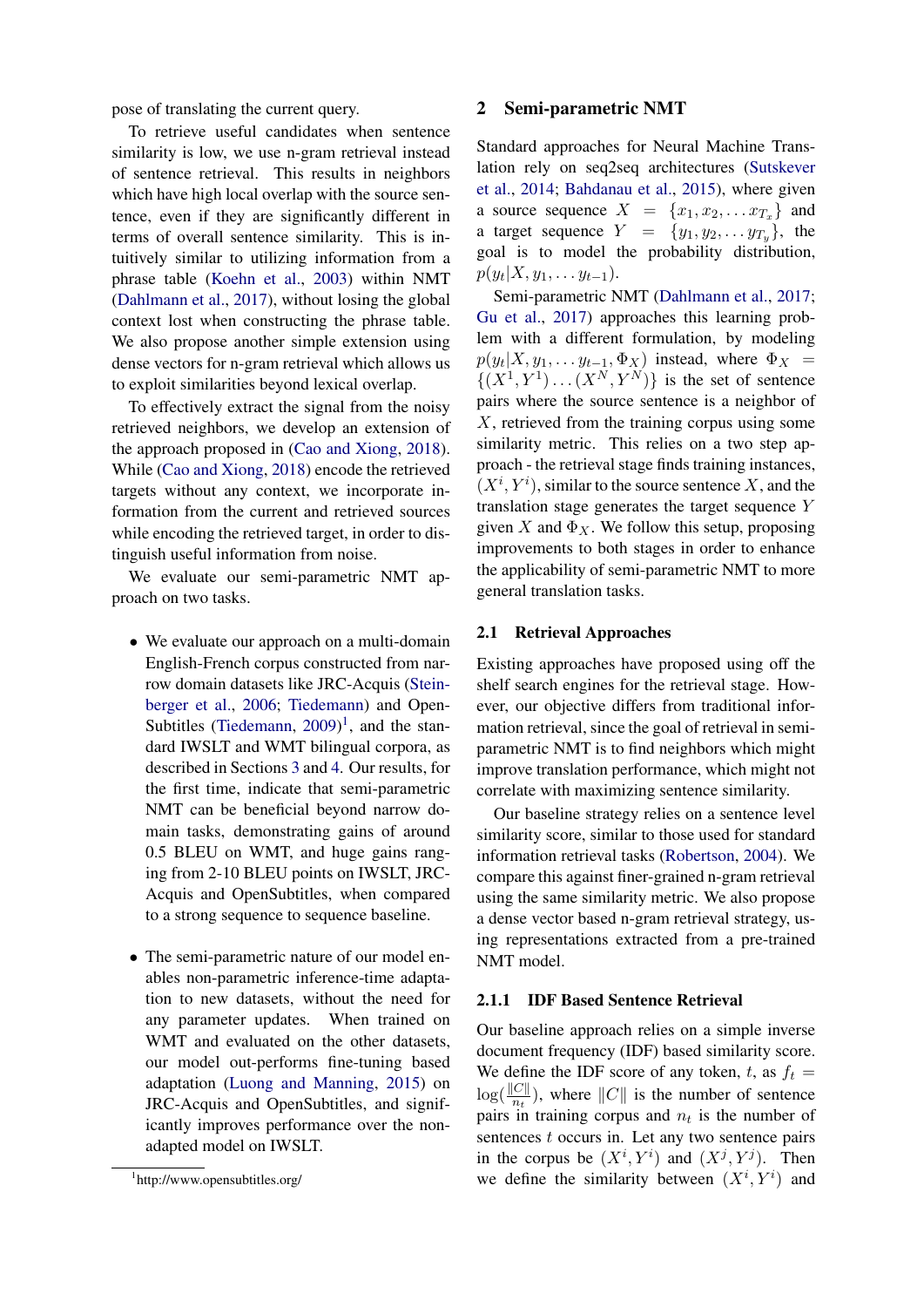$(X^j, Y^j)$  by,

$$
sim(X^i, X^j) = 2 \times \sum_{t \in (X^i \cap X^j)} f_t - \sum_{t \in (X^i \cup X^j)} f_t
$$
\n(1)

For every sentence in the training, dev and test corpora, we find the  $N$  most similar training sentence pairs and provide them as context to NMT.

## 2.1.2 IDF Based N-Gram Retrieval

Motivated by phrase based SMT, we retrieve neighbors which have high local, sub-sentence level overlap with the source sentence. We adapt our approach to retrieve n-grams instead of sentences. We note that the similarity metric defined above for sentences is equally applicable for ngram retrieval.

Let  $X = (t^1, ...t^T)$  be a sentence. Then the set of all possible n-grams of X, for a given  $n$ , can be defined as  $S_X^n = \{(t_i, ... t_{i+n}) \forall 1 \le i \le T\}$  (also including padding at the end). To reduce the number of n-grams used to represent every sentence, we define the reduced set of n-grams for X to be  $\hat{S_X^n} = \{(t_i, ... t_{i+n}) \forall 1 \le i \le T, i \mod \frac{n}{2} = 1\}.$ 

We represent every sentence by their reduced ngram set. For every n-gram in  $\hat{S}_X^n$ , we find the closest n-gram in the training set using the IDF similarity defined above. For each retrieved ngram we find the corresponding sentence (In case an n-gram is present in multiple sentences, we choose one randomly). The set of neighbors of  $X$  is then the set of all sentences in the training corpus that contain an n-gram that maximizes the n-gram similarity with any n-gram in  $\hat{S_X^n}$ .

To capture phrases of different lengths we use multiple n-gram widths,  $n$ . In case a sentence has already been added to the retrieved set, we find the next most similar sentence to avoid having duplicates. The number of neighbors retrieved for each source sentence is proportional to its length.

## 2.1.3 Dense Vector Based N-Gram Retrieval

We also extend our n-gram retrieval strategy with dense vector based n-gram representations. The objective behind using a dense vector based approach is to incorporate information relevant to the translation task in the retrieval stage. We use a pretrained Transformer Base [\(Vaswani et al.,](#page-9-3) [2017\)](#page-9-3) encoder trained on WMT to generate sub-word level dense representations for the sentence. The representation for each n-gram is now defined to be the mean of the representations of all its constituent sub-words. We use the L2 distance of

n-gram representations as the retrieval criterion. Note that we use a sub-word level decomposition of sentences for dense retrieval, as compared to word-level for IDF based retrieval (i.e., n-grams are composed of sub-words instead of words).

Following the approach described for IDF based n-gram retrieval, we use multiple values of  $n$ , and remove duplicate neighbors while creating the retrieved set.

<span id="page-2-1"></span>

Figure 1: Architecture of the Conditional Source Target Memory. The retrieved targets,  $Y^i$ , are encoded in a transformer encoder, incorporating the attention context from the retrieved sources,  $X^i$ . In turn, the retrieved sources,  $X^i$ , are encoded while incorporating context from the current translation source, X.

## 2.2 NMT with Context Retrieval

To incorporate the retrieved neighbors,  $\Phi_X$ , within the NMT model, we first encode them using Transformer layers, as described in subsection [2.2.1.](#page-2-0) This encoded memory is then used within the decoder via an attention mechanism, as described in subsection [2.2.2.](#page-3-1)

#### <span id="page-2-0"></span>2.2.1 Conditional Source Target Memory

We now describe how each retrieved translation pair,  $(X^i, Y^i)$ , is encoded. This architecture is illustrated in Figure [1.](#page-2-1)

• We first encode the retrieved source,  $X^i$ , in a Transformer layer. Apart from self-attention, we incorporate information from the encoder representation of the current source,  $X$ , using decoder style cross-attention.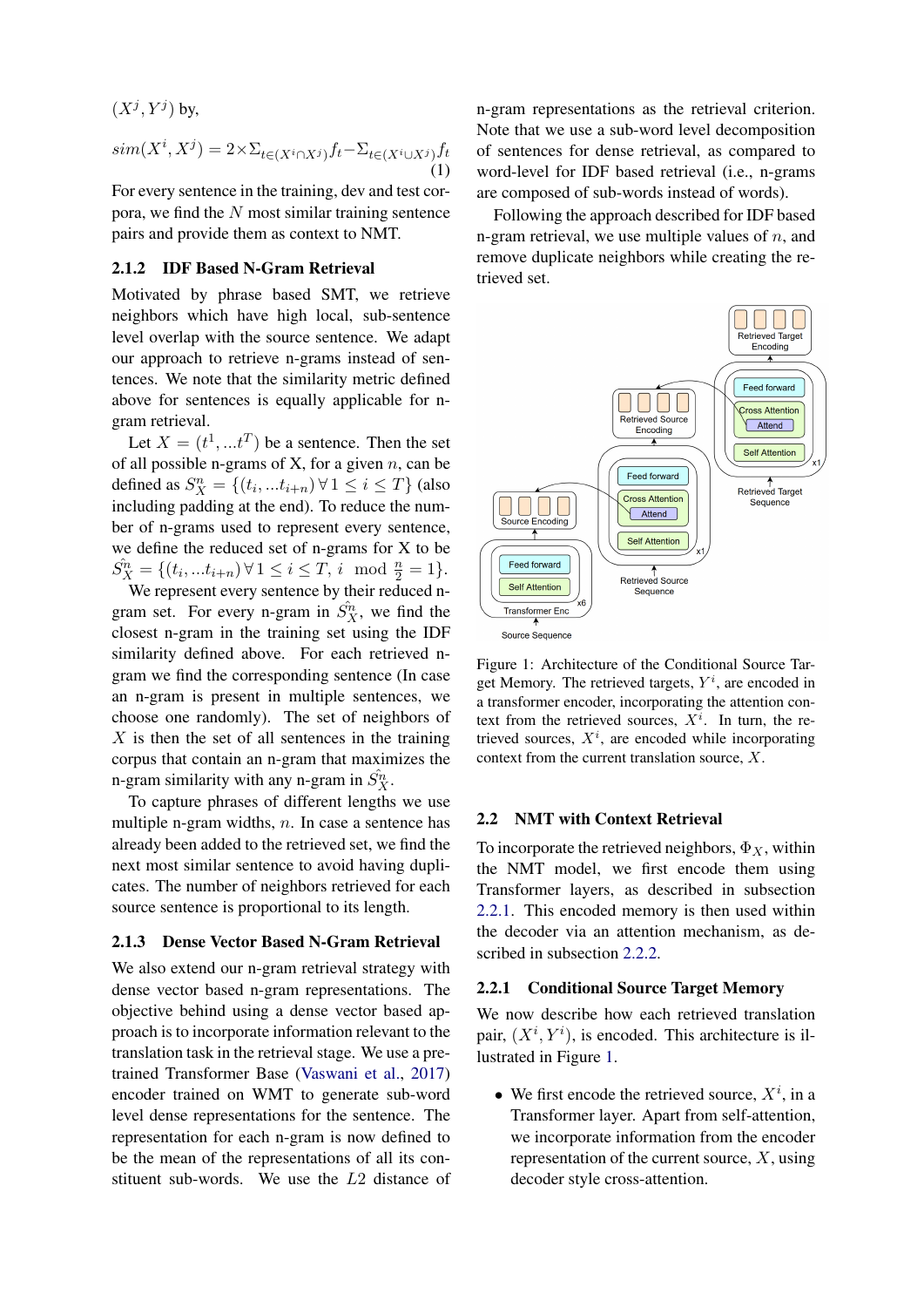<span id="page-3-2"></span>

Figure 2: Architecture of the gated attention mechanism used in the multi-source transformer decoder.

• The retrieved target,  $Y^i$ , is encoded in a similar manner, attending the encoded representation of  $X<sup>i</sup>$  generated in the previous step.

The encoded representations for all targets,  $\{Y^i, 1 \leq i \leq N\}$ , are then concatenated along the time axis to form the Conditional Source Target Memory (CSTM).

## <span id="page-3-1"></span>2.2.2 Gated Multi-Source Attention

We use gated multi-source attention to combine the context from the source encoder representations and the CSTM. This is similar to the gated attention employed by [\(Cao and Xiong,](#page-8-7) [2018\)](#page-8-7). We use a Transformer based decoder that attends to both, the encoder outputs and the CSTM, in every cross-attention layer. The rest of the decoder architecture remains unchanged.

Let the context vectors obtained by applying multi-head attention to the source and memory, with query  $q_t$  be  $c_t^s$  and  $c_t^m$  respectively. Then the gated context vector,  $c^t$ , is given by,

$$
g_t = \sigma(W_{gs}c_t^s + W_{gm}c_t^m)
$$
 (2)

$$
c_t = g_t * c_t^s + (1 - g_t) * c_t^m \tag{3}
$$

where  $g_t$  is the scalar gating variable at time-step t, and  $W_{gs}$  and  $W_{gm}$  are learned parameters. These steps are illustrated in Figure [2.](#page-3-2)

## <span id="page-3-0"></span>3 Experiments

#### 3.1 Data and Evaluation

We compare the performance of a standard Transformer Base model and our semi-parametric NMT approach on an English-French translation task.

We create a new heterogeneous dataset, constructed from a combination of the WMT training set (36M pairs), the IWSLT bilingual corpus ([2](#page-3-3)37k pairs), JRC-Acquis (797k pairs)<sup>2</sup> and Open-Subtitles  $(33M \text{ pairs})^3$  $(33M \text{ pairs})^3$  $(33M \text{ pairs})^3$ . For WMT, we use newstest 13 for validation and newstest 14 for test. For IWSLT, we use a combination of the test corpora from 2012-14 for validation and test 2015 for eval. For OpenSubtitles and JRC-Acquis, we create our own splits for validation and test, since no benchmark split is publicly available. After deduping, the JRC-Acquis test and validation set contain 6574 and 5121 sentence pairs respectively. The OpenSubtitles test and validation sets contain 3975 and 3488 pairs. For multi-domain training, the validation set is a concatenation of the four individual validation sets.

All datasets are tokenized with the Moses tokenizer [\(Koehn et al.,](#page-8-9) [2007\)](#page-8-9) and mixed without any sampling. We use a shared vocabulary Sentence-Piece Model [\(Kudo and Richardson,](#page-9-14) [2018\)](#page-9-14) for sub-word tokenization, with a vocabulary size of 32000 tokens. We train each model for 1M steps, and choose the best checkpoint from the last 5 checkpoints based on validation performance. BLEU scores are computed with tokenized truecased output and references with *multi-bleu.perl* from Moses.

For IDF based sentence retrieval, for each sentence in the training, dev and test corpus, we use  $N = 10$  neighbors per example during both, training and evaluation. For the N-Gram level retrieval strategies, we used  $N = 10$  neighbors dur-

<span id="page-3-3"></span><sup>2</sup> From http://opus.nlpl.eu/JRC-Acquis.php

<span id="page-3-4"></span><sup>3</sup> From http://opus.nlpl.eu/OpenSubtitles.php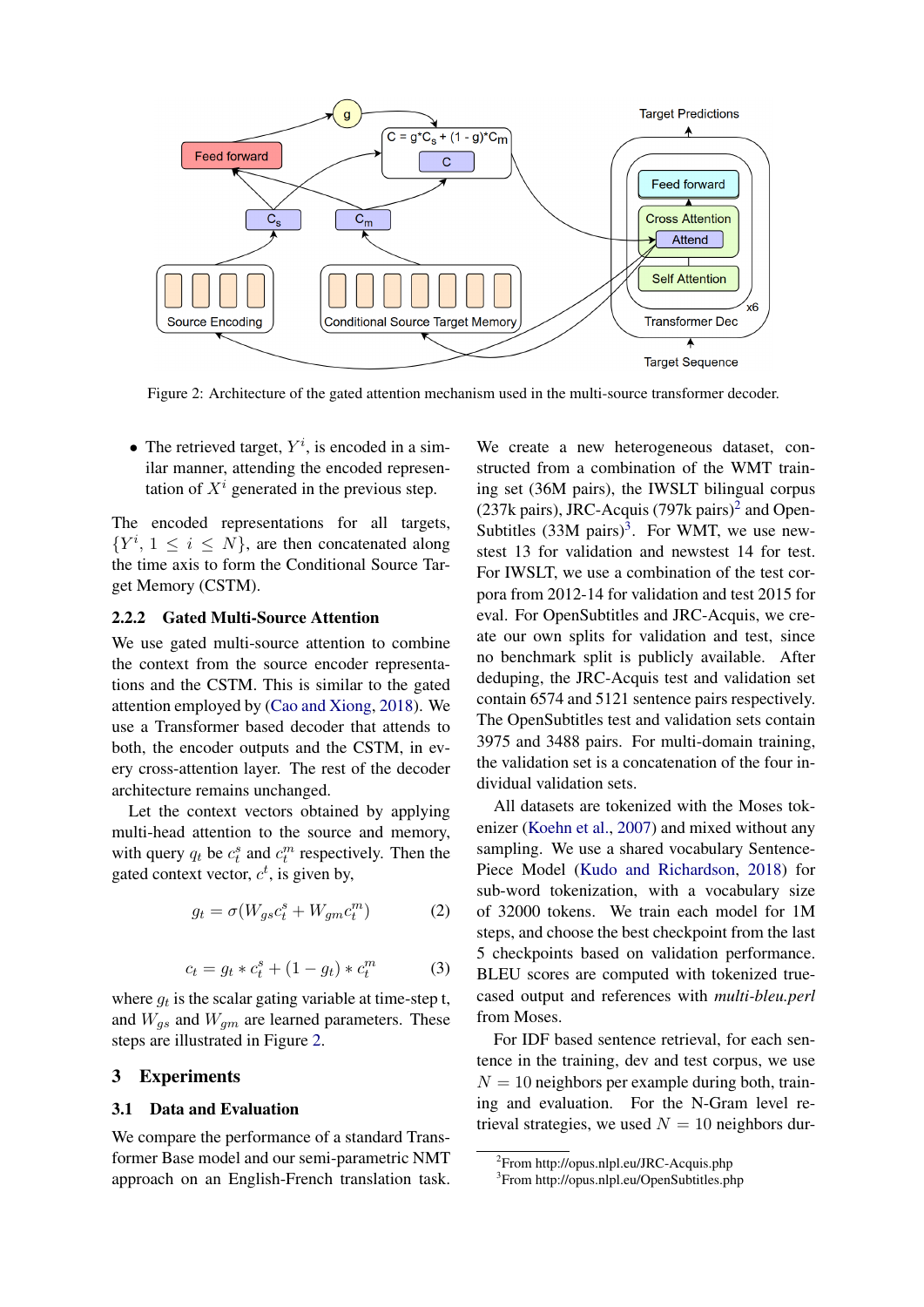<span id="page-4-1"></span>

| Model                  | Data                |       | newstest $14$   IWSLT 2015   OpenSub |       | JRC-Acquis |
|------------------------|---------------------|-------|--------------------------------------|-------|------------|
| <b>TransformerBase</b> | Multi Domain (MD)   | 41.92 | 43.17                                | 26.67 | 56.19      |
| $+$ CSTM               | $MD + IDF$ Sentence | 40.89 | 42.35                                | 28.25 | 65.38      |
| $+$ CSTM               | $MD + IDF N-Gram$   | 41.92 | 45.09                                | 28.74 | 66.39      |
| $+$ CSTM               | $MD + Dense N-Gram$ | 42.41 | 45.02                                | 29.06 | 66.92      |

Table 1: Comparison of test translation quality (BLEU) with different retrieval strategies. Multi-domain is a concatenation of all 4 datasets. IDF Sentence, IDF-NGram and Dense N-Gram correspond to multi-domain datasets constructed with the different retrieval strategies.

<span id="page-4-2"></span>

| source               | The top copy of the passenger waybill <i>shall be kept on the</i> bus or coach        |  |  |
|----------------------|---------------------------------------------------------------------------------------|--|--|
|                      | throughout the journey to which it refers.'                                           |  |  |
| neighbor source      | The top copy of the journey form <i>shall be kept on the vehicle during the whole</i> |  |  |
|                      | of the journey to which it refers.'                                                   |  |  |
| baseline translation | 'La copie supérieure de la lettre de transport de voyageurs doit être conservée       |  |  |
|                      | dans l'autobus ou l'autocar tout au long du voyage auquel elle se rapporte .'         |  |  |
| neighbor target      | 'L' original de la feuille de route doit se trouver à bord du véhicule <i>pendant</i> |  |  |
|                      | toute la durée du voyage pour lequel elle a été établie.'                             |  |  |
| translation          | 'L' original de la feuille de route doit se trouver à bord de l'autobus ou de l'      |  |  |
|                      | autocar pendant toute la durée du voyage pour lequel elle a été établie.'             |  |  |
| reference            | 'L' original de la feuille de route doit se trouver à bord de l'autobus ou de l'      |  |  |
|                      | autocar pendant toute la durée du voyage pour lequel elle a été établie.'             |  |  |

Table 2: A comparison of model outputs on a sample from the JRC-Acquis dataset. This model was trained using IDF based sentence level retrieval with Conditional Source Target Memory. The different colors and text formatting (underlined, italic, bold) represent different overlapping phrases within the model output, the retrieved target and the reference translation.

ing training, and neighbors corresponding to all ngrams during decoding. This was meant to limit memory requirements and enable the model to fit on P100s during training. We used n-gram width,  $n = \{6, 10, 18\}$ , for both IDF and dense vector based n-gram retrieval approaches. For scalability reasons, we restricted the retrieval set to the indomain training corpus, i.e. neighbors for all train, dev and test sentences in the JRC-Acquis corpus were retrieved from the JRC-Acquis training split, and similarly for the other datasets.

## 3.2 Hyper-parameters and Optimization

For our baseline model we use the standard Transformer Base model [\(Vaswani et al.,](#page-9-3) [2017\)](#page-9-3). For the semi-parametric model, all our hyper-parameters for attention (8 attention heads), model dimensions (512) and hidden dimensions (2048), including those used in the CSTM memory are equivalent to Transformer Base.

The Transformer baselines are trained on 16 GPUs, with the learning rate, warm-up schedule and batching scheme described in [\(Vaswani et al.,](#page-9-3) [2017\)](#page-9-3). The semi-parametric models were trained on 32 GPUs with each replica split over 2 GPUs, one to train the translation model and the other for computing the CSTM. We used a conservative learning rate schedule (3, 40K) [\(Chen et al.,](#page-8-3) [2018\)](#page-8-3) to train the semi-parametric models.

We apply a dropout rate[\(Srivastava et al.,](#page-9-15) [2014\)](#page-9-15) of 0.1 to all inputs, residuals, attentions and ReLU connections in both models. We use Adam [\(Kingma and Ba,](#page-8-10) [2014\)](#page-8-10) to train all models, and apply label smoothing with an uncertainty of 0.1 [\(Szegedy et al.,](#page-9-16) [2015\)](#page-9-16). In addition to the transformer layers, layer normalization [\(Ba et al.,](#page-8-11) [2016\)](#page-8-11) was applied to the output of the CSTM. All models are implemented in Tensorflow-Lingvo [\(Shen](#page-9-17) [et al.,](#page-9-17) [2019\)](#page-9-17).

# <span id="page-4-0"></span>4 Results

We compare the test performance of a multidomain Transformer Base and our semiparametric model using dense vector based n-gram retrieval and CSTM in Table [1.](#page-4-1) Apart from significantly improving performance by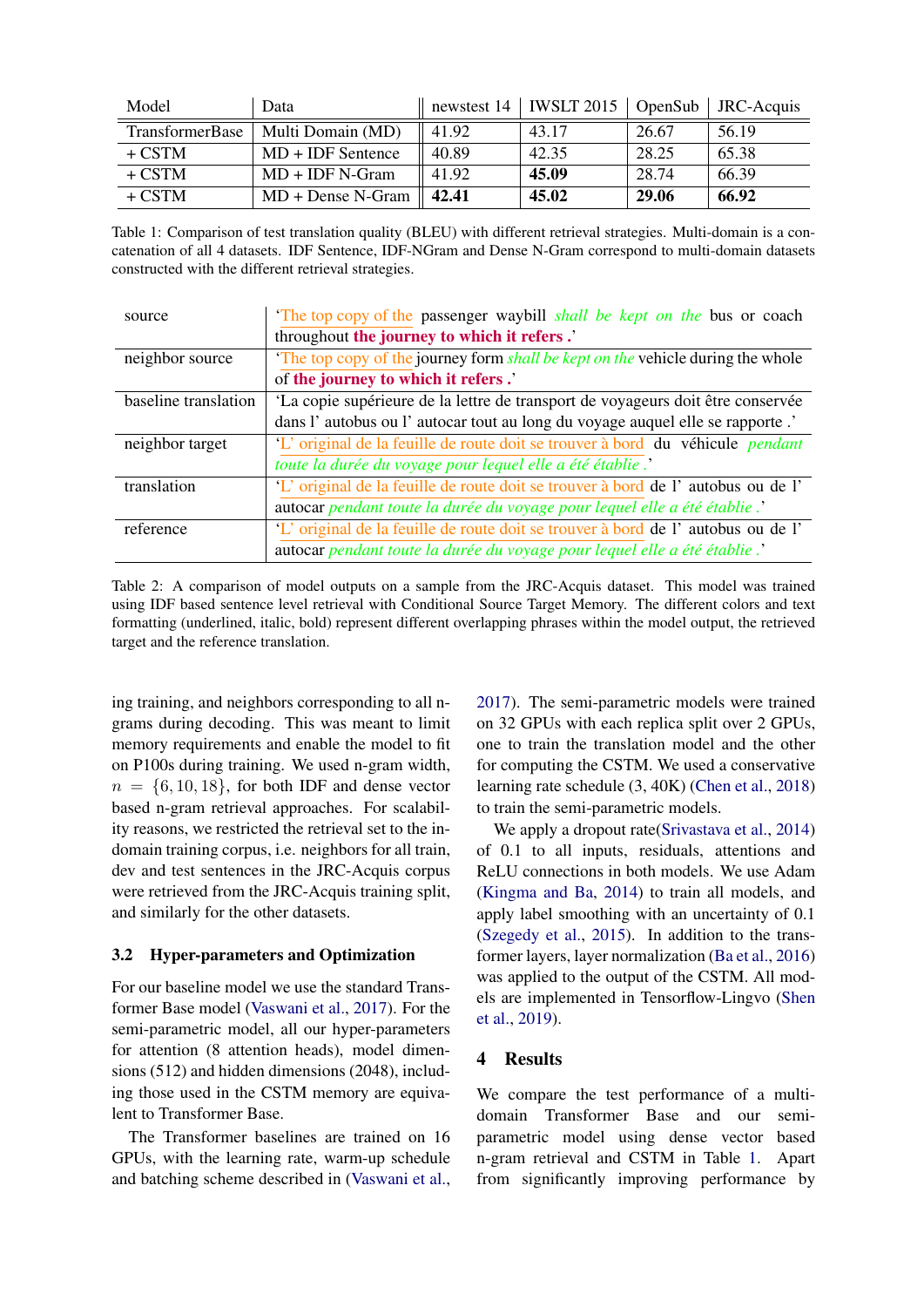<span id="page-5-0"></span>

| source               | 'Consciousness also is what makes life worth living.'                            |
|----------------------|----------------------------------------------------------------------------------|
| neighbor source      | 'So in the last 10 years and the hope for the future, we 've seen the beginnings |
|                      | of a science of positive psychology, a science of what makes life worth living   |
|                      |                                                                                  |
| baseline translation | 'La conscience est aussi ce <i>qui rend la vie valable</i> .'                    |
| neighbor target      | 'Donc, depuis 10 ans, et, espérons-le, à l'avenir nous assistons à l'            |
|                      | émergence d'une science de la psychologie positive : une science qui fait        |
|                      | en sorte que la vie vaille la peine d'être vécue.                                |
| translation          | 'La conscience est aussi ce qui fait que la vie vaut la peine d'être vécue.'     |
| reference            | 'La conscience est aussi ce qui fait que la vie vaut la peine d'être vécue.'     |

Table 3: A comparison of model outputs on a sample from IWSLT. This model was trained using IDF based n-gram retrieval with Conditional Source Target Memory. N-Gram level retrieval results in finding neighbors with high local overlap, even when the rest of the sentences are dissimilar.

<span id="page-5-1"></span>

| source               | If was expecting to see gnashing of teeth and a fight breaking out at the gate      |
|----------------------|-------------------------------------------------------------------------------------|
|                      |                                                                                     |
| neighbor source      | One could almost hear the collective <b>gnashing of teeth</b> in the US, especially |
|                      | in the Congress.'                                                                   |
| baseline translation | 'J' espérais voir <i>des dents brûlantes</i> et une bataille éclater à la porte .'  |
| neighbor target      | On a presque entendre les dents grincer aux États-Unis, surtout au Congrès          |
|                      |                                                                                     |
| translation          | 'Je m' attendais à voir des grincements de dents et une bagarre éclater à la        |
|                      | porte .'                                                                            |
| reference            | 'Je m' attendais à voir des grincements de dents et une bagarre éclater à la        |
|                      | porte.                                                                              |

Table 4: A comparison of model outputs on a sample from WMT. This model was trained using IDF based n-gram retrieval with Conditional Source Target Memory. N-Gram level retrieval results in finding neighbors with high local overlap, even when the rest of the sentences are dissimilar.

more than 10 BLEU points on JRC-Acquis, 2-3 BLEU on OpenSubtitles and IWSLT, we notice a moderate gain of 0.5 BLEU points on WMT 14.

# 4.1 Comparison of retrieval strategies

We compare the performance of all 3 retrieval strategies in Table [1.](#page-4-1) The semi-parametric model with sentence level retrieval out-performs the seq2seq model by a huge margin on JRC-Acquis and OpenSubtitles. A sample from the JRC-Acquis dataset where the semi-parametric approach improves significantly over the neural approach is included in Table [2.](#page-4-2) We notice that there is a lot of overlap between the source sentence and the retrieved source, resulting in the semiparametric model copying large chunks from the retrieved target. However, its performance is noticeably worse on WMT and IWSLT. Based on a manual inspection of the retrieved candidates, we attribute these losses to retrieval failures. For

broad domain datasets like WMT and IWSLT sentence retrieval fails to find good candidates.

Switching to n-gram level retrieval brings the WMT performance close to the seq2seq approach, and IWSLT performance to 2 BLEU points above the baseline model. Representative examples from IWSLT and WMT where n-gram retrieval improves over sentence level retrieval can be seen in Tables [3](#page-5-0) and [4.](#page-5-1) Despite the majority of the retrieved neighbor having nothing in common with the source sentence, n-gram retrieval is able to find neighbors that contain local overlaps.

Using dense n-gram retrieval allows us to move beyond lexical overlap and retrieve semantically similar n-grams even when the actual tokens are different. As a result, dense n-gram retrieval improves performance over all our models on all 4 datasets. An illustrative example from WMT is included in Table [5.](#page-6-0)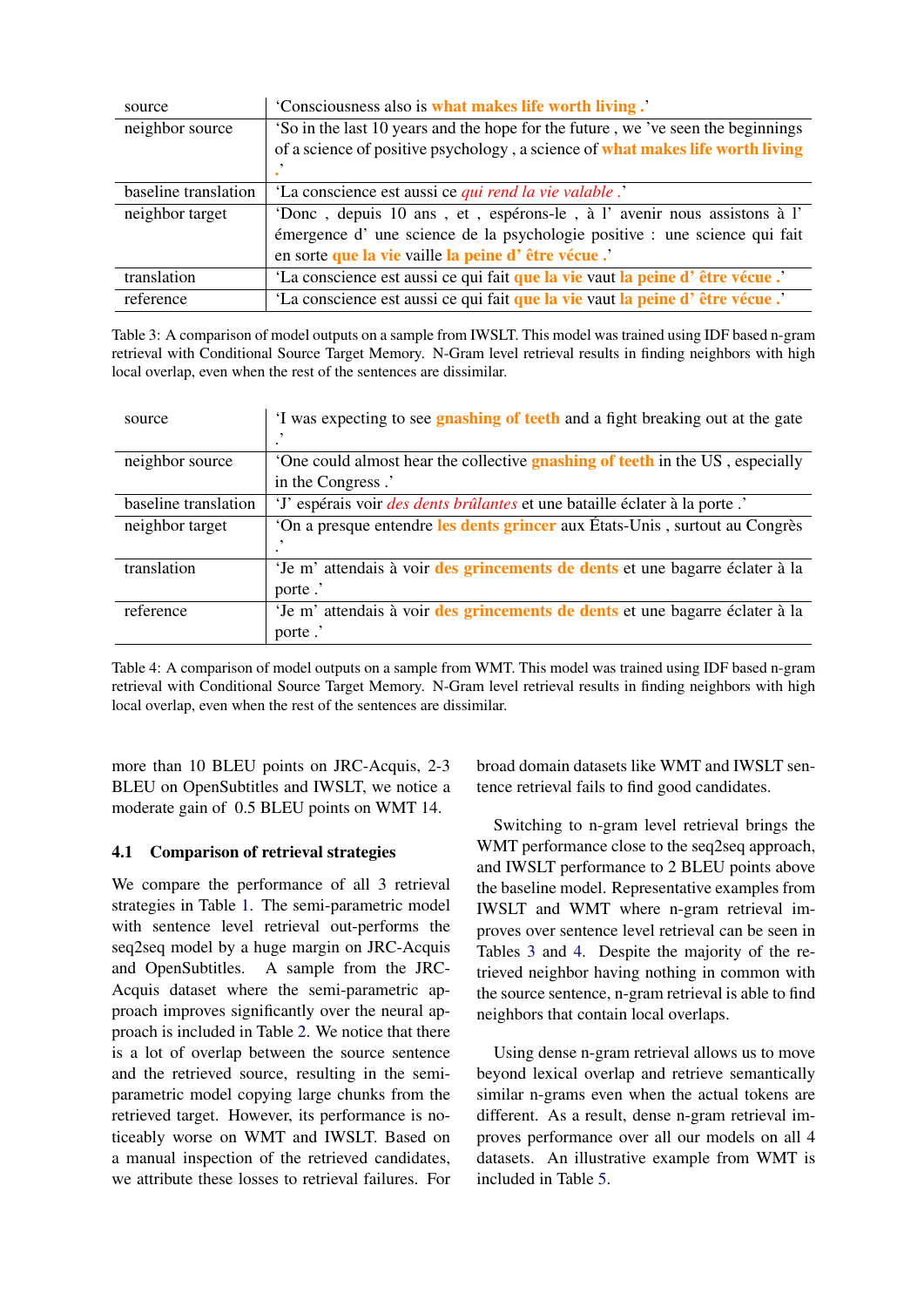<span id="page-6-0"></span>

| source               | The artist <b>died</b> last Sunday at the age of 71.                             |
|----------------------|----------------------------------------------------------------------------------|
| neighbor source      | 'A former minister George Thomson <b>passed away</b> last week at the age of 87. |
| baseline translation | 'L' artiste est <i>mort</i> dimanche dernier à l'âge de 71 ans.'                 |
| neighbor target      | 'George Thomson, ancien ministre, est décédé la semaine dernière à l'âge         |
|                      | de 87 ans .'                                                                     |
| translation          | 'L' artiste est décédé dimanche dernier à l'âge de 71 ans.'                      |
| reference            | 'L' artiste est décédé dimanche dernier, à l'âge de 71 ans.                      |

<span id="page-6-1"></span>Table 5: A comparison of model outputs on a sample from WMT. This model was trained using dense vector based n-gram retrieval with Conditional Source Target Memory. Dense vector based n-gram retrieval allows us to find semantically similar phrases, even when the lexical context is dissimilar.

| Model       | newstest 14 | <b>IWSLT</b> 2015 $\vert$ OpenSub |       | JRC-Acquis |
|-------------|-------------|-----------------------------------|-------|------------|
| No Memory   | 41.92       | 43.17                             | 26.67 | 56.19      |
| TM          | 41.64       | 44.32                             | 27.38 | 64.25      |
| <b>CTM</b>  | 41.87       | 44.76                             | 27.74 | 65.18      |
| <b>CSTM</b> | 42.41       | 45.02                             | 29.06 | 66.92      |

Table 6: Comparison of test translation quality (BLEU) with different memory architectures. All models are trained on the Dense N-Gram Multi-Domain dataset. CSTM corresponds to the proposed Conditional Source Target Memory. CTM corresponds to Conditional Target Memory, where we ignore the retrieved sources while encoding the retrieved targets, and directly attend the encoding of the current source, X. TM corresponds to encoding the retrieved targets without any context.

## 4.2 Memory Ablation Experiments

We report the performance of the various memory ablations in Table [6.](#page-6-1) We first remove the retrieved sources,  $X^i$ , from the CSTM, resulting in an architecture where the encoding of a retrieved target,  $Y^i$ , only incorporates information from the source  $X$ , represented by the row CTM in the table. This results in a clear drop in performance on all datasets. We ablate further by removing the attention to the original source  $X$ , resulting in a slightly smaller drop in performance (represented by TM). These experiments indicate that incorporating context from the sources significantly contributes to performance, by allowing the model to distinguish between relevant context and noise.

## 5 Non-Parametric Adaptation

Using a semi-parametric formulation for MT opens up the possibility of non-parametric adaptation. The biggest advantage of this approach is the possibility of training a single massively customizable model which can be adapted to any new dataset or document at inference time, by just updating the retrieval dataset.

We evaluate our model's performance on nonparametric adaptation and compare it against a fully fine-tuned model. In this setting, we train a baseline model and a dense n-gram based semiparametric model on the WMT training corpus. We only retrieve and train on examples from the WMT corpus during training. We use the same hyper-parameters and training approaches used for the multi-domain experiments, as in Section [3.](#page-3-0)

The baseline model is then fine-tuned independently on JRC-Acquis, OpenSubtitles and IWSLT. The semi-parametric model is adapted non-parametrically to these three datasets, without any parameter updates. Adaptation is achieved via the retrieval mechanism - while evaluating, we retrieve similar examples from their respective training datasets. To quantify headroom, we also finetune our semi-parametric model on each of these datasets.

The results for non-parametric adaptation experiments are documented in Table [7.](#page-7-0) We notice that the non-parametric adaptation strategy significantly out-performs the base model on all 4 datasets. More importantly, the we find that our approach is capable of adapting to both, JRC-Acquis and OpenSubtitles, via just the retrieval apparatus, and out-performs the fully fine-tuned model indicating that non-parametric adaptation might be a reasonable approach when adapting to a lot of narrow domains or documents.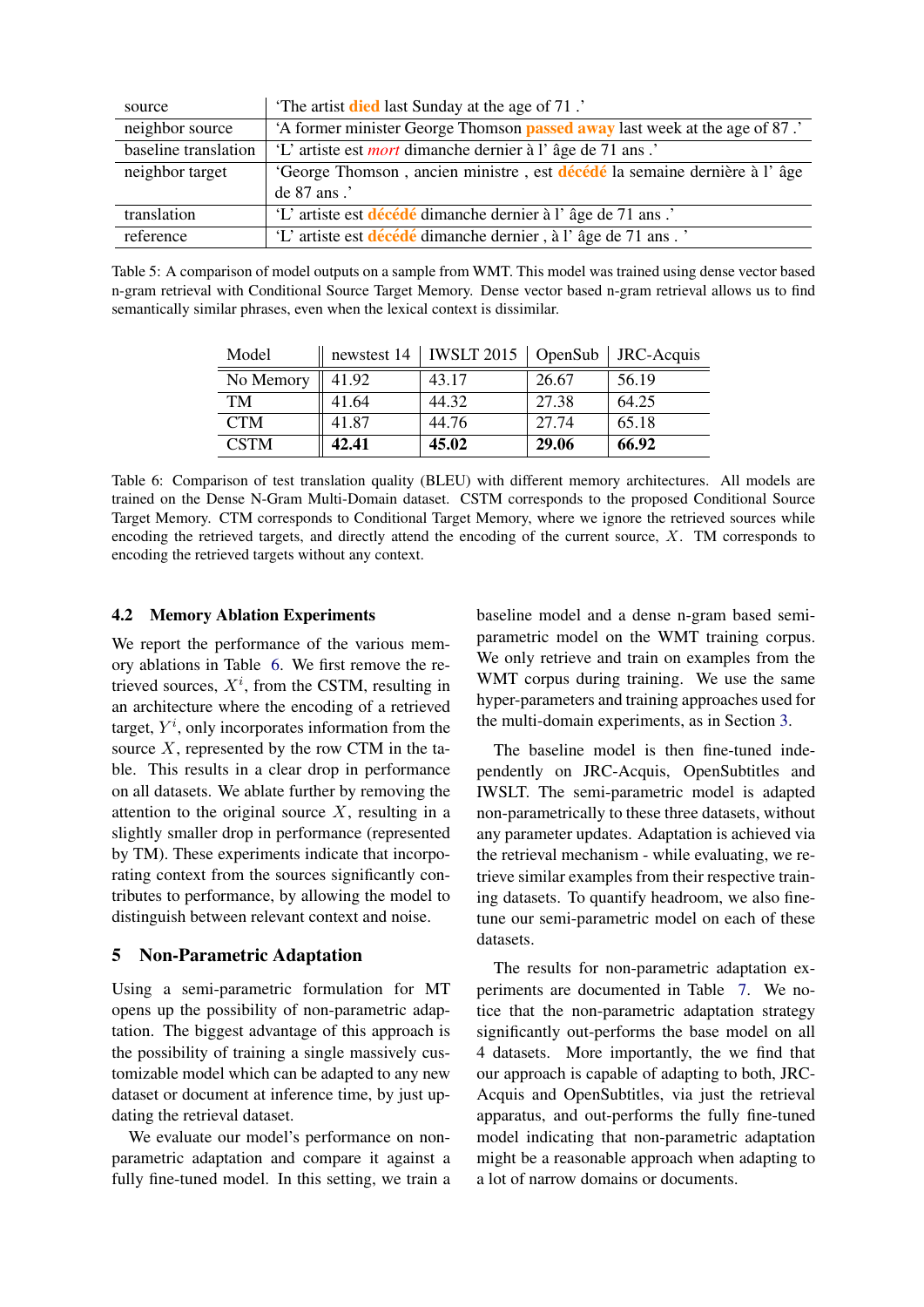<span id="page-7-0"></span>

| <b>Adaptation Strategy</b> |       | newstest 14   IWSLT 2015   OpenSub   JRC-Acquis |       |       |
|----------------------------|-------|-------------------------------------------------|-------|-------|
| Base                       | 41.16 | 39.75                                           | 22.92 | 53.1  |
| Fine-tuning                |       | 42.87                                           | 26.55 | 62.99 |
| Non-Parametric (NP)        | 41.57 | 40.95                                           | 27.09 | 64.93 |
| $NP + Fine-tuning$         |       | 43.82                                           | 29.12 | 66.72 |

Table 7: Comparison of test translation quality (BLEU) with different adaptation strategies. The base model (Transformer Base) is trained on the WMT dataset. Fine-tuning corresponds to fine-tuning based adaptation, where we initialize the domain-specific model from the WMT pre-trained Base model, and fine-tune it on the in-domain dataset for a few epochs. Non-parametric corresponds to our semi-parametric NMT model, adapted to in-domain data during inference by retrieving neighbors from the in-domain training corpus.

In-domain fine-tuning on top of non-parametric adaptation further improves by 2 BLEU points on all datasets, increasing the gap even further with the seq2seq adapted models.

## 6 Related Work

Tools incorporating information from individual translation pairs, or translation memories [\(Lagoudaki;](#page-9-18) [Reinke,](#page-9-19) [2013\)](#page-9-19), have been widely utilized by human translators in the industry. There have been a few efforts attempting to combine non-parametric methods with NMT [\(Gu et al.,](#page-8-6) [2017;](#page-8-6) [Zhang et al.,](#page-10-1) [2018b;](#page-10-1) [Cao and Xiong,](#page-8-7) [2018\)](#page-8-7), but the key difference of our approach is the introduction of local, sub-sentence level similarity in the retrieval process, via n-gram level retrieval. Combined with our architectural improvements, motivated by the target encoder and gated attention from [\(Cao and Xiong,](#page-8-7) [2018\)](#page-8-7) and the extended transformer model from [\(Zhang et al.,](#page-9-20) [2018a\)](#page-9-20), our semi-parametric NMT model is able to outperform purely neural models in broad multidomain settings.

Some works have proposed using phrase tables or the outputs of Phrase based MT within NMT [\(Dahlmann et al.,](#page-8-8) [2017;](#page-8-8) [Zhang et al.,](#page-10-2) [2017;](#page-10-2) [Zhou](#page-10-3) [et al.,](#page-10-3) [2017\)](#page-10-3). While this reduces the noise present within the retrieved translation pairs, it requires training and maintaining a separate SMT system which might introduce errors of its own.

Another class of methods requires fine-tuning the entire NMT model to every instance at inference time, using retrieved examples [\(Farajian](#page-8-12) [et al.,](#page-8-12) [2017b;](#page-8-12) [Wuebker et al.,](#page-9-21) [2015\)](#page-9-21), but these approaches require running expensive gradient descent steps before every translation.

Beyond NMT, there have been a few other attempts to incorporate non-parametric approaches into neural generative models [\(Guu et al.,](#page-8-13) [2018;](#page-8-13)

[Hayati et al.,](#page-8-14) [2018;](#page-8-14) [Weston et al.,](#page-9-22) [2018\)](#page-9-22). This strong trend towards combining neural generative models with non-parametric methods is an attempt to counter the weaknesses of neural networks, especially their failure to remember information from individual training instances and the diversity problem of seq2seq models [\(Vijayaku](#page-9-23)[mar et al.,](#page-9-23) [2016;](#page-9-23) [Jiang and de Rijke,](#page-8-15) [2018\)](#page-8-15).

While our approach relies purely on retrieval from the training corpus, there has been quite a lot of work, especially on Question Answering, that attempts to find additional signals to perform the supervised task in the presence of external knowledge sources [\(Chen et al.,](#page-8-16) [2017;](#page-8-16) [Wang et al.,](#page-9-24) [2018\)](#page-9-24). Retrieving information from unsupervised corpora by utilizing multilingual representations [\(Guo et al.,](#page-8-17) [2018\)](#page-8-17) might be another interesting extension of this work.

## 7 Conclusions and Future Work

We make two major technical contributions in this work which enable us to improve the quality of semi-parametric NMT on broad domain datasets. First, we propose using n-gram retrieval, with standard Inverse Document Frequency similarity and with dense vector representations, that takes into account local sentence similarities that are critical to translation. As a result we are able to retrieve useful candidates even for broad domain tasks with little train-test overlap. Second, we propose a novel architecture to encode retrieved source-target pairs, allowing the model to distinguish useful information from noise by encoding the retrieved targets in context of the current translation task.

We demonstrate, for the first time, that semiparametric methods can beat neural models by significant margins on multi-domain Machine Translation. By successfully training semi-parametric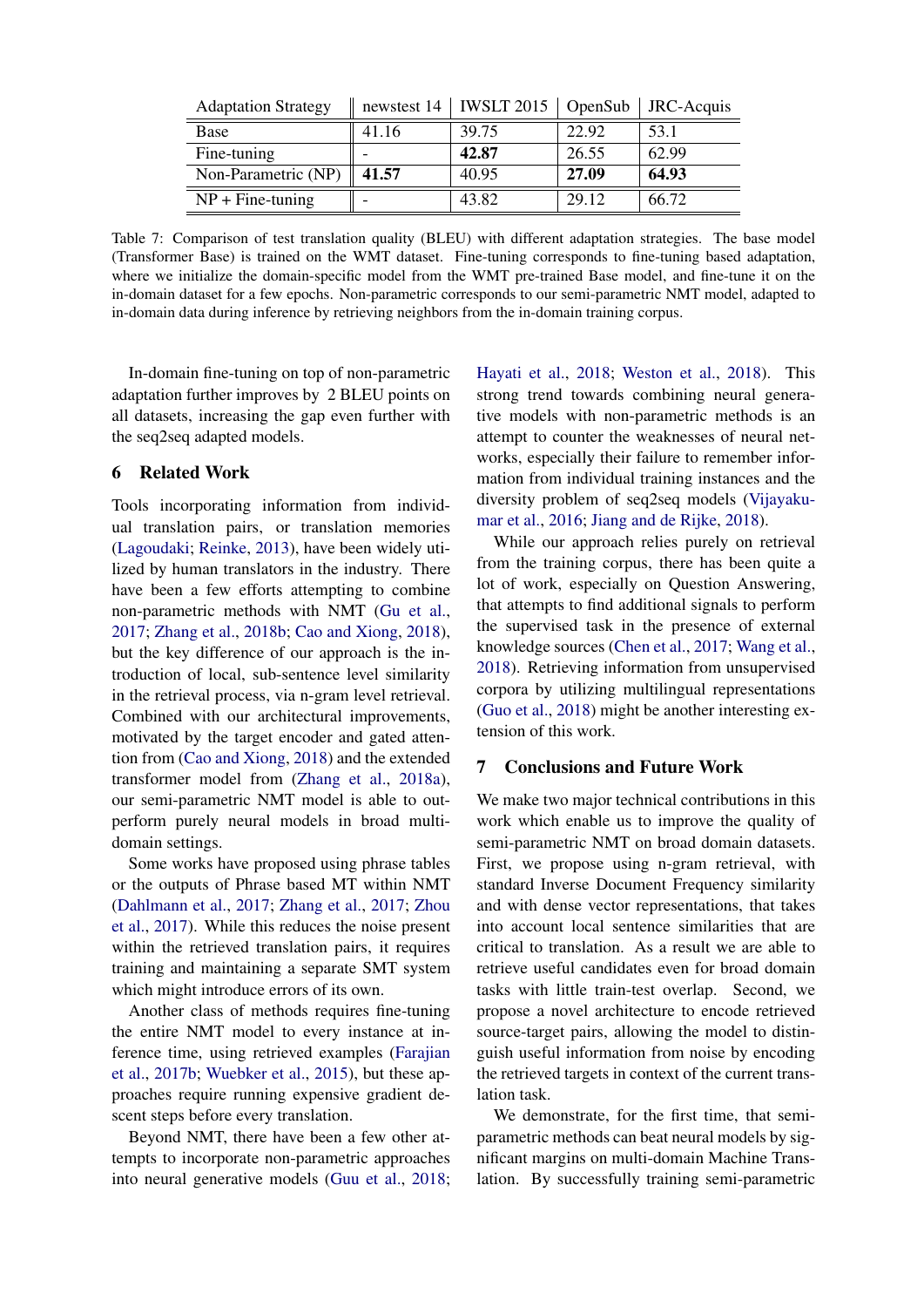neural models on a broad domain dataset (WMT), we also open the door for non-parametric adaptation, showing huge improvements on new domains without any parameter updates.

While we constrain this work to retrieved context, our architecture can be utilized to incorporate information from other sources of context, including documents, bilingual dictionaries etc. Using dense representations for retrieval also allows extending semi-parametric neural methods to other input modalities, including images and speech.

With this work, we hope to motivate further investigation into semi-parametric neural models for and beyond Neural Machine Translation.

## Acknowledgments

We would like to thank Naveen Arivazhagan, Macduff Hughes, Dmitry Lepikhin, Mia Chen, Yuan Cao, Ciprian Chelba, Zhifeng Chen, Melvin Johnson and other members of the Google Brain and Google Translate teams for their useful inputs and discussions. We would also like to thank the entire Lingvo development team for their foundational contributions to this project.

# References

- <span id="page-8-11"></span>Jimmy Lei Ba, Jamie Ryan Kiros, and Geoffrey E Hinton. 2016. Layer normalization. *arXiv preprint arXiv:1607.06450*.
- <span id="page-8-0"></span>Dzmitry Bahdanau, Kyunghyun Cho, and Yoshua Bengio. 2015. [Neural machine translation by jointly](http://arxiv.org/abs/1409.0473) [learning to align and translate.](http://arxiv.org/abs/1409.0473) In *International Conference on Learning Representations*.
- <span id="page-8-7"></span>Qian Cao and Deyi Xiong. 2018. [Encoding gated](http://aclweb.org/anthology/D18-1340) [translation memory into neural machine translation.](http://aclweb.org/anthology/D18-1340) In *Proceedings of the 2018 Conference on Empirical Methods in Natural Language Processing*, pages 3042–3047. Association for Computational Linguistics.
- <span id="page-8-16"></span>Danqi Chen, Adam Fisch, Jason Weston, and Antoine Bordes. 2017. Reading wikipedia to answer open-domain questions. *arXiv preprint arXiv:1704.00051*.
- <span id="page-8-3"></span>Mia Xu Chen, Orhan Firat, Ankur Bapna, et al. 2018. The best of both worlds: Combining recent advances in neural machine translation. *arXiv preprint arXiv:1804.09849*.
- <span id="page-8-1"></span>Kyunghyun Cho, Bart Van Merrienboer, Caglar Gul- ¨ cehre, Dzmitry Bahdanau, Fethi Bougares, Holger Schwenk, and Yoshua Bengio. 2014. Learning phrase representations using rnn encoder-decoder

for statistical machine translation. *arXiv preprint arXiv:1406.1078*.

- <span id="page-8-8"></span>Leonard Dahlmann, Evgeny Matusov, Pavel Petrushkov, and Shahram Khadivi. 2017. Neural machine translation leveraging phrase-based models in a hybrid search. *arXiv preprint arXiv:1708.03271*.
- <span id="page-8-5"></span>M Amin Farajian, Marco Turchi, Matteo Negri, Nicola Bertoldi, and Marcello Federico. 2017a. Neural vs. phrase-based machine translation in a multi-domain scenario. In *Proceedings of the 15th Conference of the European Chapter of the Association for Computational Linguistics: Volume 2, Short Papers*, volume 2, pages 280–284.
- <span id="page-8-12"></span>M Amin Farajian, Marco Turchi, Matteo Negri, and Marcello Federico. 2017b. Multi-domain neural machine translation through unsupervised adaptation. In *Proceedings of the Second Conference on Machine Translation*, pages 127–137.
- <span id="page-8-2"></span>Jonas Gehring, Michael Auli, David Grangier, Denis Yarats, and Yann N. Dauphin. 2017. [Con](http://arxiv.org/abs/1705.03122)[volutional sequence to sequence learning.](http://arxiv.org/abs/1705.03122) *CoRR*, abs/1705.03122.
- <span id="page-8-6"></span>Jiatao Gu, Yong Wang, Kyunghyun Cho, and Victor OK Li. 2017. Search engine guided nonparametric neural machine translation. *arXiv preprint arXiv:1705.07267*.
- <span id="page-8-17"></span>Mandy Guo, Qinlan Shen, Yinfei Yang, Heming Ge, Daniel Cer, Gustavo Hernandez Abrego, Keith Stevens, Yun-Hsuan Sung, Brian Strope, and Ray Kurzweil. 2018. Effective parallel corpus mining using bilingual sentence embeddings. *arXiv preprint arXiv:1807.11906*.
- <span id="page-8-13"></span>Kelvin Guu, Tatsunori B Hashimoto, Yonatan Oren, and Percy Liang. 2018. Generating sentences by editing prototypes. *Transactions of the Association of Computational Linguistics*, 6:437–450.
- <span id="page-8-14"></span>Shirley Anugrah Hayati, Raphael Olivier, Pravalika Avvaru, Pengcheng Yin, Anthony Tomasic, and Graham Neubig. 2018. Retrieval-based neural code generation. *arXiv preprint arXiv:1808.10025*.
- <span id="page-8-4"></span>Pierre Isabelle, Colin Cherry, and George Foster. 2017. A challenge set approach to evaluating machine translation. *arXiv preprint arXiv:1704.07431*.
- <span id="page-8-15"></span>Shaojie Jiang and Maarten de Rijke. 2018. Why are sequence-to-sequence models so dull? *EMNLP 2018*, page 81.
- <span id="page-8-10"></span>Diederik P. Kingma and Jimmy Ba. 2014. Adam: A method for stochastic optimization. *CoRR*, abs/1412.6980.
- <span id="page-8-9"></span>Philipp Koehn, Hieu Hoang, Alexandra Birch, et al. 2007. Moses: Open source toolkit for statistical machine translation. In *Proceedings of the 45th annual meeting of the ACL on interactive poster and*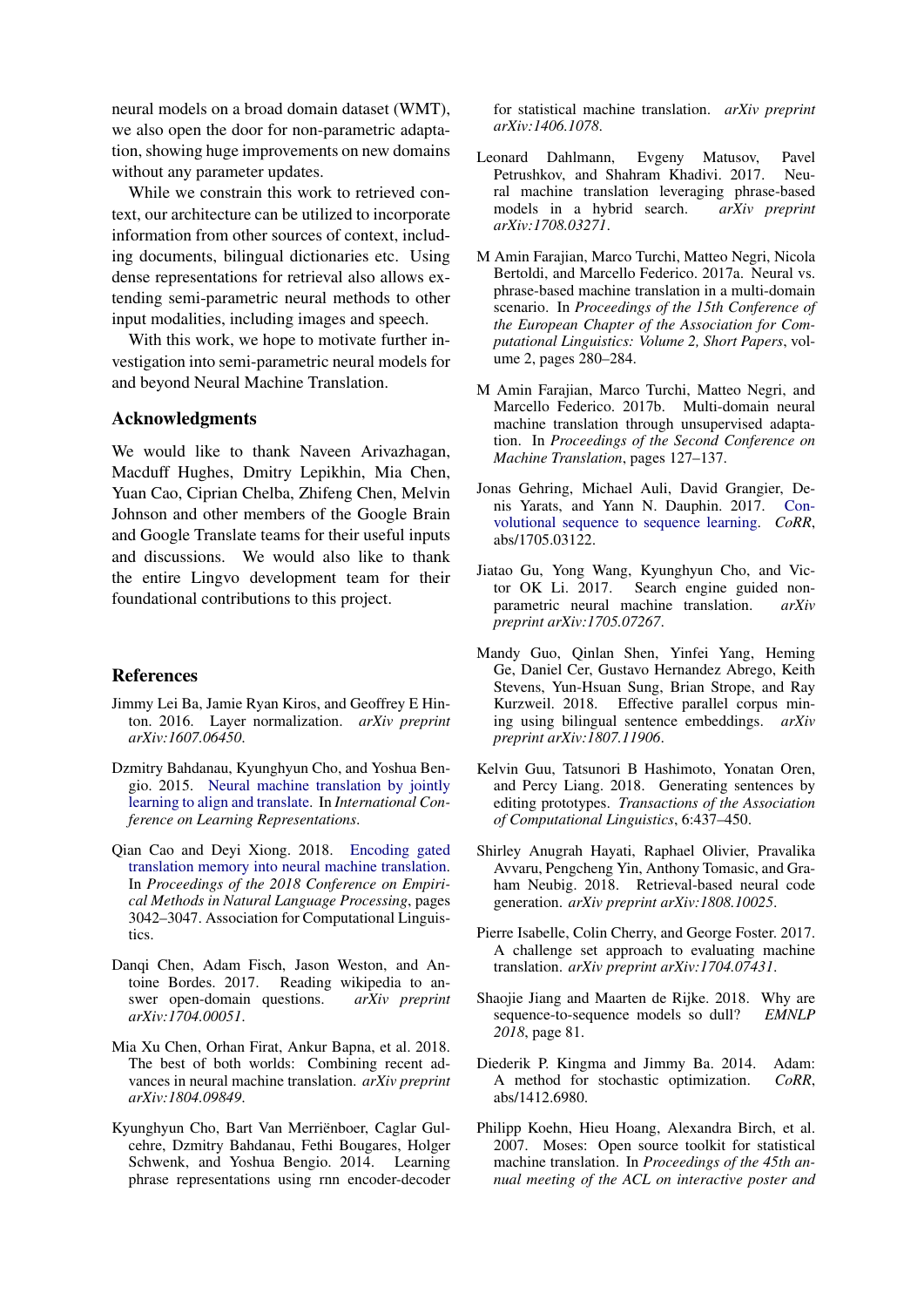*demonstration sessions*, pages 177–180. Association for Computational Linguistics.

- <span id="page-9-4"></span>Philipp Koehn and Rebecca Knowles. 2017. Six challenges for neural machine translation. *arXiv preprint arXiv:1706.03872*.
- <span id="page-9-8"></span>Philipp Koehn, Franz Josef Och, and Daniel Marcu. 2003. Statistical phrase-based translation. In *Proceedings of the 2003 Conference of the North American Chapter of the Association for Computational Linguistics on Human Language Technology-Volume 1*, pages 48–54. Association for Computational Linguistics.
- <span id="page-9-14"></span>Taku Kudo and John Richardson. 2018. Sentencepiece: A simple and language independent subword tokenizer and detokenizer for neural text processing. *arXiv preprint arXiv:1808.06226*.
- <span id="page-9-18"></span>Elina Lagoudaki. Translation memories survey 2006: Users perceptions around tm use.
- <span id="page-9-5"></span>Katherine Lee, Orhan Firat, Ashish Agarwal, Clara Fannjiang, and David Sussillo. 2018. Hallucinations in neural machine translation.
- <span id="page-9-12"></span>Minh-Thang Luong and Christopher D Manning. 2015. Stanford neural machine translation systems for spoken language domains.
- <span id="page-9-6"></span>Michael McCloskey and Neal J Cohen. 1989. Catastrophic interference in connectionist networks: The sequential learning problem. In *Psychology of learning and motivation*, volume 24, pages 109– 165. Elsevier.
- <span id="page-9-19"></span>Uwe Reinke. 2013. State of the art in translation memory technology. *Translation: Computation, Corpora, Cognition*, 3(1).
- <span id="page-9-13"></span>Stephen Robertson. 2004. Understanding inverse document frequency: on theoretical arguments for idf. *Journal of documentation*, 60(5):503–520.
- <span id="page-9-7"></span>Adam Santoro, Sergey Bartunov, Matthew Botvinick, Daan Wierstra, and Timothy Lillicrap. 2016. Oneshot learning with memory-augmented neural networks. *arXiv preprint arXiv:1605.06065*.
- <span id="page-9-1"></span>Rico Sennrich, Barry Haddow, and Alexandra Birch. 2015. Improving neural machine translation models with monolingual data. *arXiv preprint arXiv:1511.06709*.
- <span id="page-9-17"></span>Jonathan Shen, Patrick Nguyen, Yonghui Wu, et al. 2019. Lingvo: a modular and scalable framework for sequence-to-sequence modeling. *arXiv preprint arXiv:1902.08295*.
- <span id="page-9-15"></span>Nitish Srivastava, Geoffrey Hinton, Alex Krizhevsky, Ilya Sutskever, and Ruslan Salakhutdinov. 2014. Dropout: a simple way to prevent neural networks from overfitting. *The Journal of Machine Learning Research*, 15(1):1929–1958.
- <span id="page-9-9"></span>Ralf Steinberger, Bruno Pouliquen, Anna Widiger, Camelia Ignat, Tomaz Erjavec, Dan Tufis, and Dániel Varga. 2006. The jrc-acquis: A multilingual aligned parallel corpus with 20+ languages. *arXiv preprint cs/0609058*.
- <span id="page-9-0"></span>Ilya Sutskever, Oriol Vinyals, and Quoc V. Le. 2014. Sequence to sequence learning with neural networks. In *Advances in Neural Information Processing Systems*, pages 3104–3112.
- <span id="page-9-16"></span>Christian Szegedy, Vincent Vanhoucke, Sergey Ioffe, Jonathon Shlens, and Zbigniew Wojna. 2015. Rethinking the inception architecture for computer vision. *CoRR*, abs/1512.00567.
- <span id="page-9-10"></span>Jörg Tiedemann. Parallel data, tools and interfaces in opus.
- <span id="page-9-11"></span>Jörg Tiedemann. 2009. News from opus-a collection of multilingual parallel corpora with tools and interfaces.
- <span id="page-9-3"></span>Ashish Vaswani, Noam Shazeer, Niki Parmar, Jakob Uszkoreit, Llion Jones, Aidan N. Gomez, Lukasz Kaiser, and Illia Polosukhin. 2017. [Attention is all](http://arxiv.org/abs/1706.03762) [you need.](http://arxiv.org/abs/1706.03762) *CoRR*, abs/1706.03762.
- <span id="page-9-23"></span>Ashwin K Vijayakumar, Michael Cogswell, Ramprasath R Selvaraju, Qing Sun, Stefan Lee, David Crandall, and Dhruv Batra. 2016. Diverse beam search: Decoding diverse solutions from neural sequence models. *arXiv preprint arXiv:1610.02424*.
- <span id="page-9-24"></span>Shuohang Wang, Mo Yu, Xiaoxiao Guo, Zhiguo Wang, Tim Klinger, Wei Zhang, Shiyu Chang, Gerald Tesauro, Bowen Zhou, and Jing Jiang. 2018. R3: Reinforced ranker-reader for open-domain question answering. In *Conference on Artificial Intelligence*.
- <span id="page-9-22"></span>Jason Weston, Emily Dinan, and Alexander H Miller. 2018. Retrieve and refine: Improved sequence generation models for dialogue. *arXiv preprint arXiv:1808.04776*.
- <span id="page-9-2"></span>Yonghui Wu, Mike Schuster, Zhifeng Chen, et al. 2016. Google's neural machine translation system: Bridging the gap between human and machine translation. *arXiv preprint arXiv:1609.08144*.
- <span id="page-9-21"></span>Joern Wuebker, Spence Green, and John DeNero. 2015. Hierarchical incremental adaptation for statistical machine translation. In *Proceedings of the 2015 Conference on Empirical Methods in Natural Language Processing*, pages 1059–1065.
- <span id="page-9-20"></span>Jiacheng Zhang, Huanbo Luan, Maosong Sun, Feifei Zhai, Jingfang Xu, Min Zhang, and Yang Liu. 2018a. [Improving the transformer translation model](http://aclweb.org/anthology/D18-1049) [with document-level context.](http://aclweb.org/anthology/D18-1049) In *Proceedings of the 2018 Conference on Empirical Methods in Natural Language Processing*, pages 533–542. Association for Computational Linguistics.